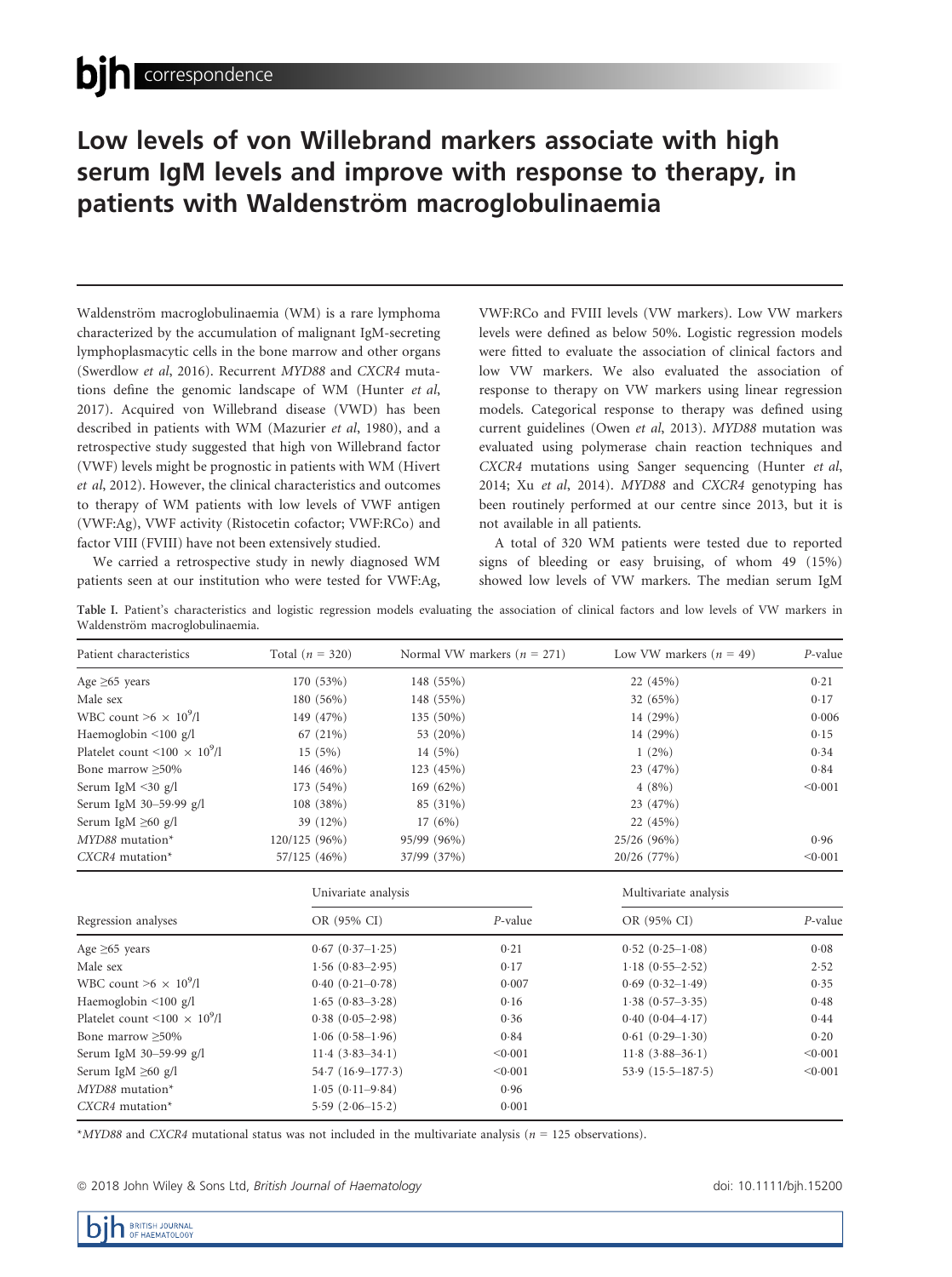level in patients with low VW markers was 566 g/l (range 18–103 g/l) and 22.7 g/l (range  $0.25-110$  g/l) in patients with normal VW markers  $(P < 0.001)$ . Patients with low VW markers were more likely to have serum IgM levels 30-59.99 and  $\geq 60$  g/l (Table I). In the univariate logistic regression analysis, serum IgM level 30–59.99 and  $\geq 60$  g/l were associated with increased odds of low VW markers. In the multivariate logistic regression analyses, only serum IgM levels 30–5999 and ≥60 g/l were independently associated with increased odds of low VW markers (Table I).

In the subset of patients who had genomic testing ( $n = 125$ ), patients with low VW markers were more likely to carry CXCR4 mutations (77% vs. 37%,  $P < 0.001$ ) than patients with normal VW markers. Of these, 44 patients (77%) had nonsense (NS) and 13 (22%) had frameshift (FS) mutations. Univariate analysis associated CXCR4 mutations with higher odds of low VW markers (odds ratio [OR] 559, 95% confidence interval [CI] 2.06–15.2,  $P = 0.001$ ). The odds of VWD were higher in CXCR4 NS-mutated patients (OR  $7.85$ ,  $95\%$  CI  $2.81-22.0$ ;  $P \le 0.001$ ) than on CXCR4 FS-mutated patients (OR 0.86, 95% CI 0.09-7.81;  $P = 0.89$ ). After adjusting for serum IgM level, CXCR4 mutations were independently associated with higher odds of low VW markers (OR 4.07, 95% CI 1.31-12.7,  $P = 0.016$ ), and CXCR4 NS patients had higher odds of VWD (OR 4.67, 95% CI 1.46-14.9;  $P = 0.01$ ) than CXCR4 FS patients (OR 1.24, 95% CI 0.10–14.8;  $P = 0.86$ ).

Of 18 patients with low VW markers who received therapy for WM, six patients (33%) received proteasome inhibitors/ rituximab, 5 (28%) alkylators/rituximab, 5 (28%) ibrutinib and 2 (11%) rituximab alone. At best response, the median serum IgM level decreased, from 62.41 g/l (range 33.47-103 g/l) to 2274 g/l (range 406–61 g/l), the median VWF: Ag level had increased, from 21% (range 5–49%) to 64% (range 15–200%), the median VWF:RCo level had increased, from 23% (range 9–41%) to 58% (range 19–196%), and the median FVIII level had increased, from 21% (9–43%) to 57% (30-183%) ( $P < 0.001$  for all comparisons). Linear regression models associating change in serum IgM and change in VW markers are shown in Fig 1. The association between change in serum IgM and change in VW markers remained significant after adjusting for baseline VWF:Ag, VWF:RCo and FVIII levels, and after removing outlier observations (data not shown). Three patients (17%) achieved very good partial response (VGPR), 6 (33%) partial response (PR), 8 (44%) minor response (MR) and 1 (11%) stable disease. After therapy, 14 patients (78%) had normalized VW markers. In patients achieving VGPR, PR and MR, changes in serum IgM were  $-90\%$ ,  $-66\%$  and  $-34\%$ , while VWF:Ag changes were +700%, +225% and +95%, VWF:RCo changes were  $+427\%$ ,  $+173\%$  and  $+102\%$ , and FVIII changes were +650%, +261% and +95%, respectively ( $P < 0.001$  for trend in each category).

Our study shows that 15% of WM patients tested had low VW markers. Given that not all patients were tested, the incidence reported here is probably an overestimate. Our



Fig 1. Linear regression models associating changes in serum IgM level and changes in levels of VW markers (A) von Willebrand factor antigen (VWF:Ag), (B) von Willebrand factor activity (VWF:RCo) and (C) factor VIII, in patients with Waldenström macroglobulinaemia who were treated and responded to therapy. [Colour figure can be viewed at wileyonlinelibrary.com]

study suggests that low VW markers were associated with higher serum IgM levels. However, not all patients with high IgM levels had low VW markers, suggesting that the development of low VW markers is not purely dependent on IgM levels. Therefore, other factors must contribute to the